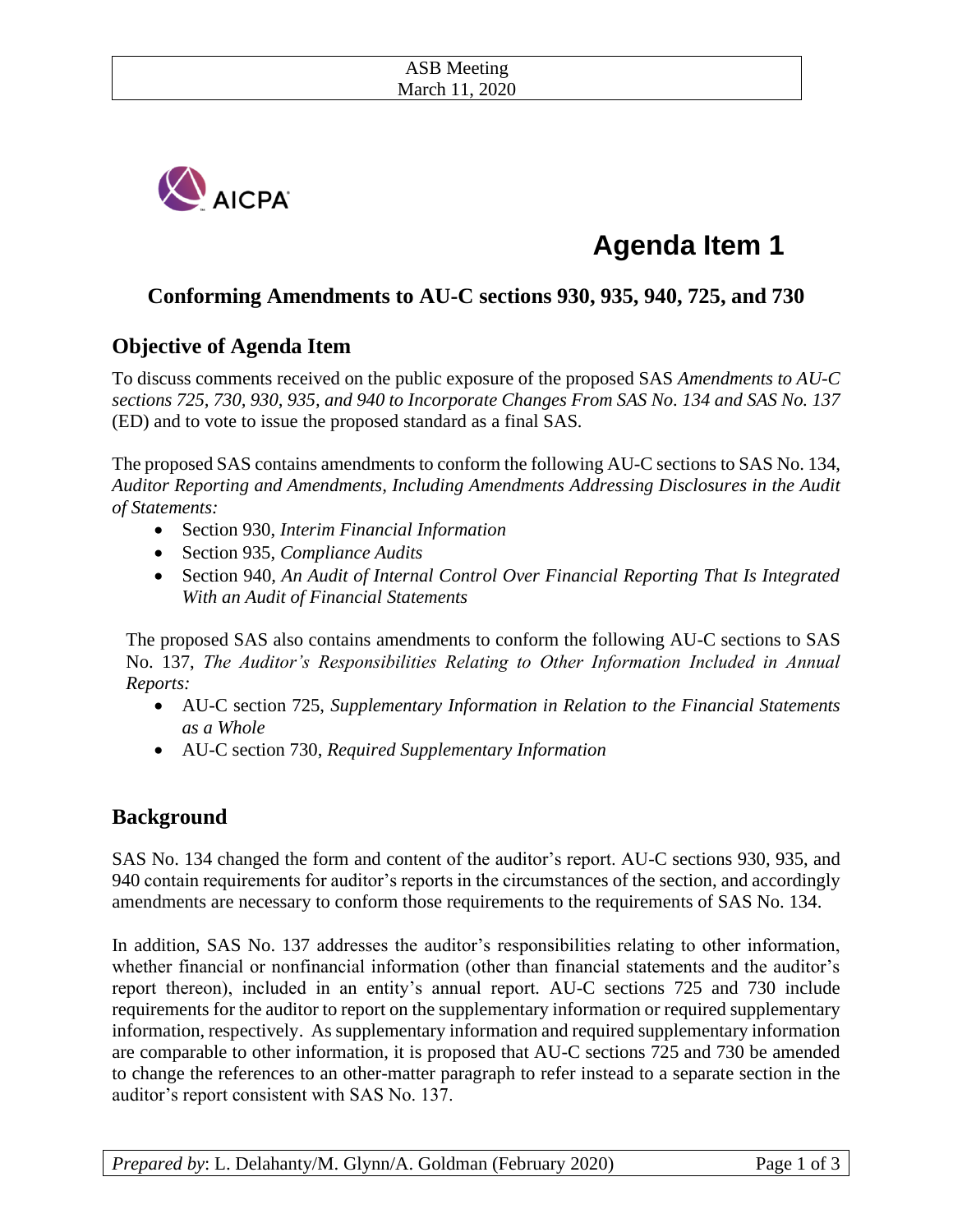The ED was issued in December 2019. Comment letters were received from the following 14 respondents:

- 1. Michigan Office of the Auditor General
- 2. Grant Thornton LLP
- 3. Ernst & Young LLP
- 4. Texas Society of CPAs
- 5. BDO USA LLP
- 6. Tennessee Department of Audit, Division of State Audit
- 7. Commonwealth of Virginia, Auditor of Public Accounts
- 8. Deloitte & Touche LLP
- 9. Office of Washington State Auditor
- 10. George A. Rippey, CPA
- 11. Terrill W. Ramsey, CPA
- 12. Florida Institute of CPAs
- 13. KPMG LLP
- 14. PricewaterhouseCoopers LLP

All comment letters are available at (ASB members are assumed to have read these comment letters) [https://www.aicpa.org/research/exposuredrafts/accountingandauditing.html.](https://www.aicpa.org/research/exposuredrafts/accountingandauditing.html)

#### **Overall Action Requested of ASB**

After discussion of each individual section, the ASB will be asked to vote to ballot to issue the proposed SAS, *Amendments to AU-C sections 725, 730, 930, 935, and 940* as a final standard.

### **Agenda Items Presented:**

Agenda Item 1A AU-C sections 725, *Supplementary Information in Relation to the Financial Statements as a Whole,* 730, *Required Supplementary Information,* and 930, *Interim Financial Information* 

- Item 1A (1), Issues Paper
- Item 1A (2), Proposed conforming amendments to AU-C sections 725, 730, and 930 – redline to show edits to exposure draft
- Item 1A (3), Summary of comments received on the proposed revisions to AU-C sections 725, 730, and 930

Note: Mr. Glynn will use agenda item 1A (2) to walk the ASB through the proposed revisions to AU-C sections 725, 730, and 930

Agenda Item 1B AU-C section 935, *Compliance Audits*

- Item 1B (1), Issues Paper
- Item 1B(2), Proposed conforming amendments to AU-C section  $935$ redline to show edits to exposure draft
- Item 1B (3), Summary of comments received on the proposed revisions to AU-C section 935